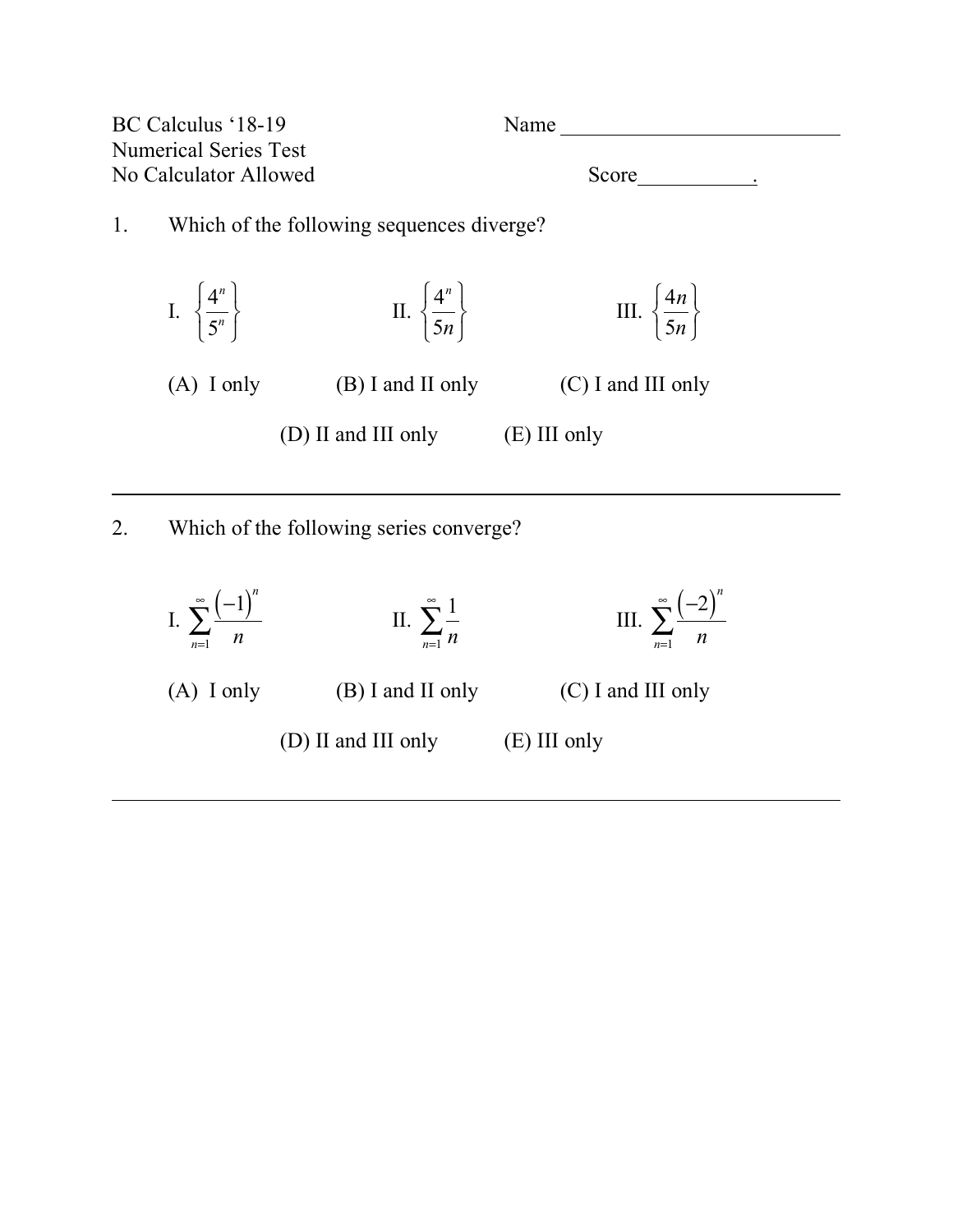3. If  $a_n = \frac{2n^3 - 1}{2n^3 + 8}$ , which of the following converge? I.  $\{a_n\}$  **II.**  $\sum a_n$ (A) I only  $(B)$  II only  $(C)$  Both I and II (D) Neither I nor II (E) Not enough information  $3n^3 + 8$ *n*=1  $\sum^{\infty}$ 

4. Which of these series converge absolutely?

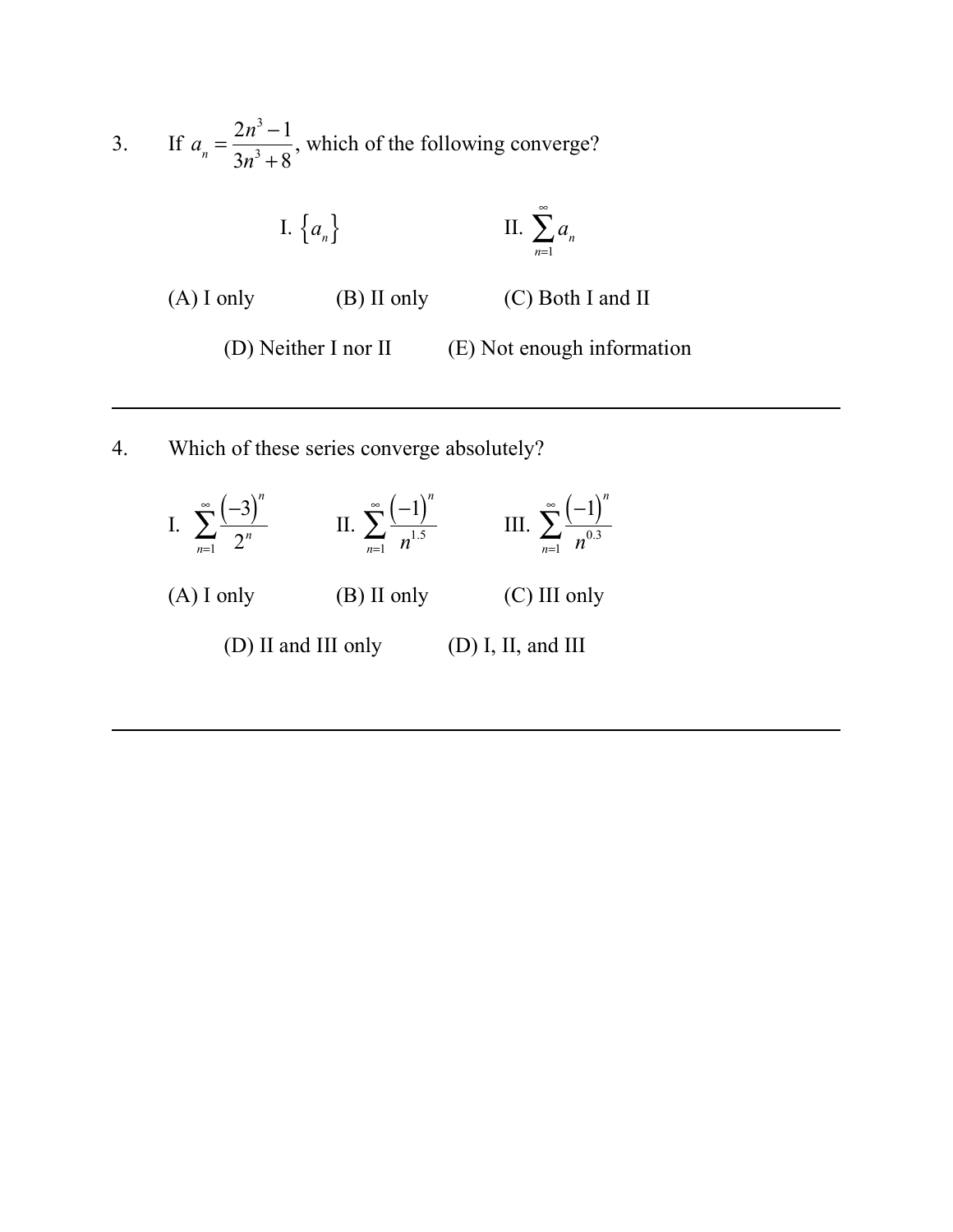5. The geometric series 
$$
\sum_{n=2}^{\infty} \frac{4^{n-1}}{7^n}
$$
 is equal to:  
\n(A) 0 \t(B)  $\frac{4}{49}$  \t(C)  $\frac{4}{21}$  \t(D)  $\frac{4}{7}$  \t(E)  $\frac{7}{3}$ 

6. Which of these tests will prove the convergence or divergence of ? I. Direct comparison with II. Limit comparison with III. nth Term Test (Divergence Test) (A) I only (B) II only (C) I and II only (D) II and III only (D) I, II, and III  $2k^3$  $\sum_{k=1}^{4} k^4 + k^2$  $\sum^{\infty}$ 2  $\sum_{k=1}$   $k$  $\sum^{\infty}$ 1  $\sum_{k=1}$   $k$  $\sum^{\infty}$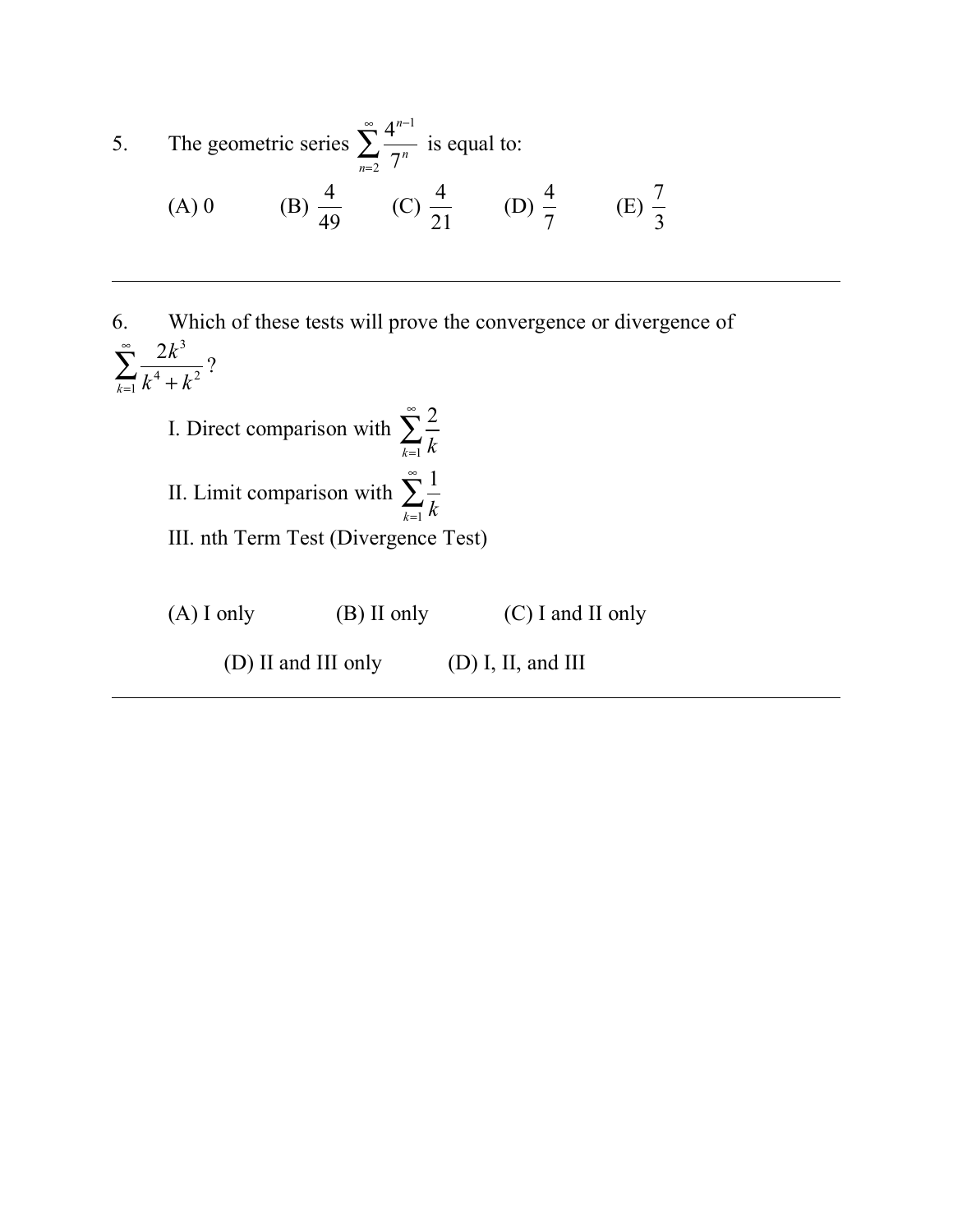7. If  $\sum b_n$  is known to diverge, and  $a_n \leq b_n$  for all values of *n*, then we can conclude: *n*=1  $\sum_{n=0}^{\infty} b_n$  is known to diverge, and  $a_n \leq b_n$ 

\n- (A) 
$$
\sum_{n=1}^{\infty} a_n
$$
 converges
\n- (B)  $\sum_{n=1}^{\infty} a_n$  diverges
\n- (C)  $\sum_{n=1}^{\infty} b_n$  converges
\n- (D)  $\lim_{n \to \infty} b_n = 0$
\n- (E) No conclusion can be drawn from this information
\n

8. If 
$$
f(x) = x^n
$$
, find the value of  $\sum_{n=2}^{4} f(x)$  when  $x = 2$ .

| (A) | $2^n$         |
|-----|---------------|
| (B) | $9 \cdot 2^n$ |
| (C) | $9n^2$        |
| (D) | 28            |
| (E) | 31            |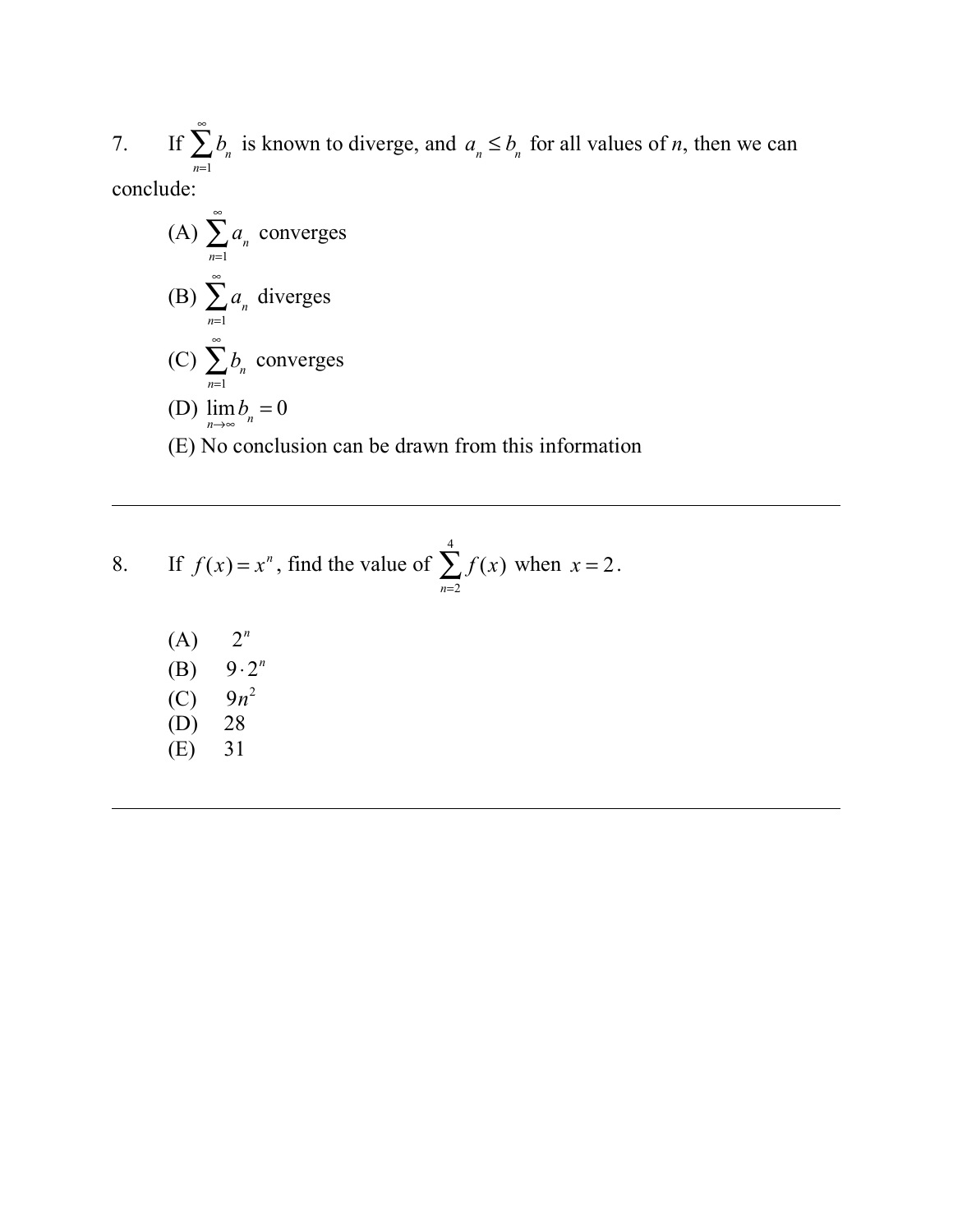9. Which of the following limits will lead to a conclusion for a series test?

I. 
$$
\lim_{n \to \infty} a_n = 0
$$
 II.  $\lim_{n \to \infty} \frac{a_{n+1}}{a_n} = 0$  III.  $\lim_{n \to \infty} \frac{a_n}{b_n} = 0$   
(A) I only (B) II only (C) I and III only  
(D) II and III only (E) I, II, and III

10. If 
$$
f(x) = \sum_{n=0}^{\infty} \left(\frac{3}{2} - \sec x\right)^n
$$
, then  $f\left(\frac{\pi}{3}\right) =$   
\n(A) 2 (B)  $\frac{2}{3}$  (C)  $-\frac{1}{3}$  (D)  $\frac{3}{2}$  (E) divergent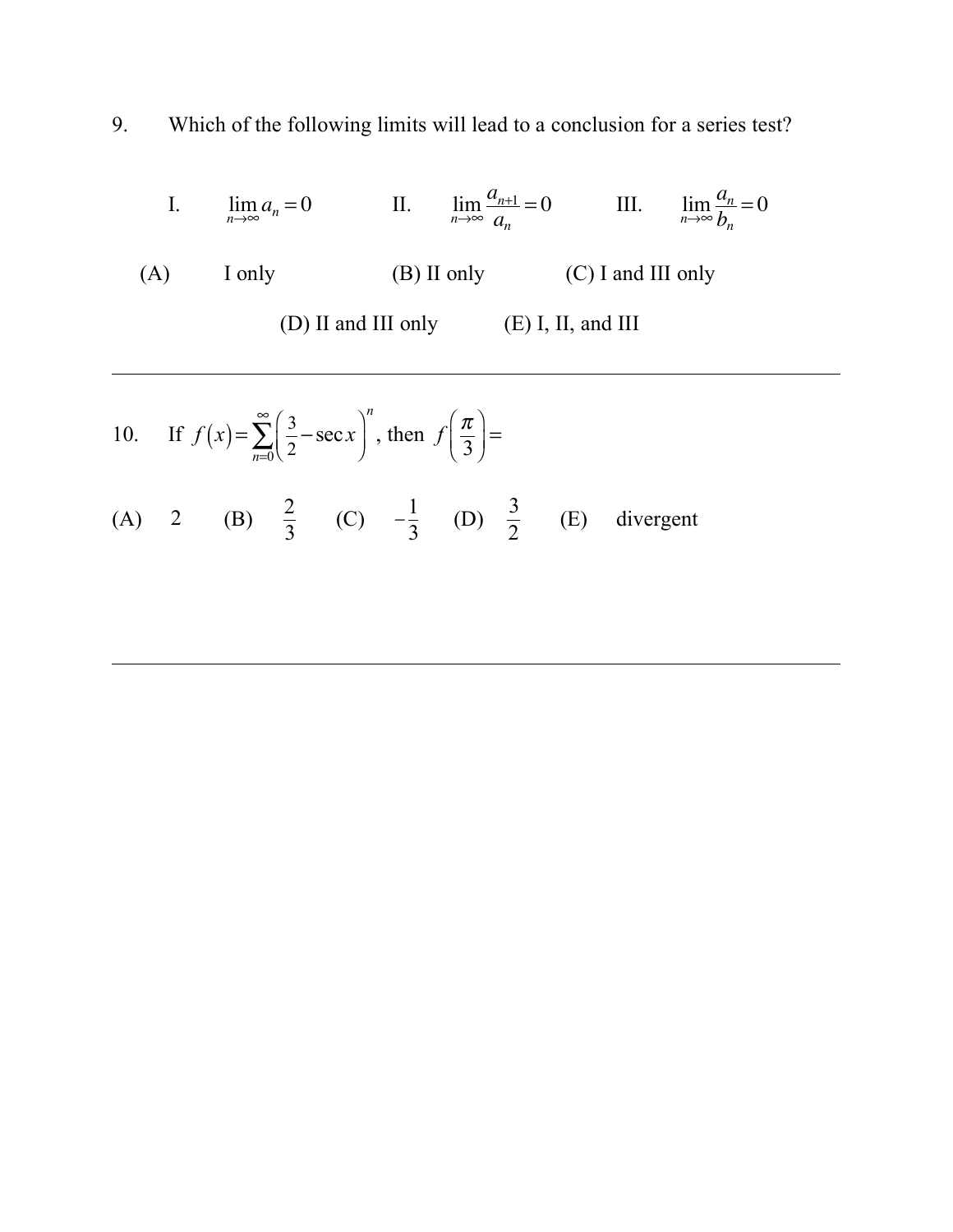| BC Calculus '18-19           | Name  |  |
|------------------------------|-------|--|
| <b>Numerical Series Test</b> |       |  |
| Calculator Allowed           | Score |  |
|                              |       |  |

1. Use the Integral Test to determine if  $\sum_{n=1}^{\infty}$  is convergent or divergent. *n* 2  $\sum_{n=2}$   $\sqrt{n^3+1}$  $\sum^{\infty}$ 

2. Does the series  $\sum_{n=1}^{\infty}$  diverge, converge conditionally, or converge absolutely? Show the work that leads to your conclusion.  $\cos(\pi n)$  $\sum_{n=2}$   $\sqrt{n}$  $\sum^{\infty}$